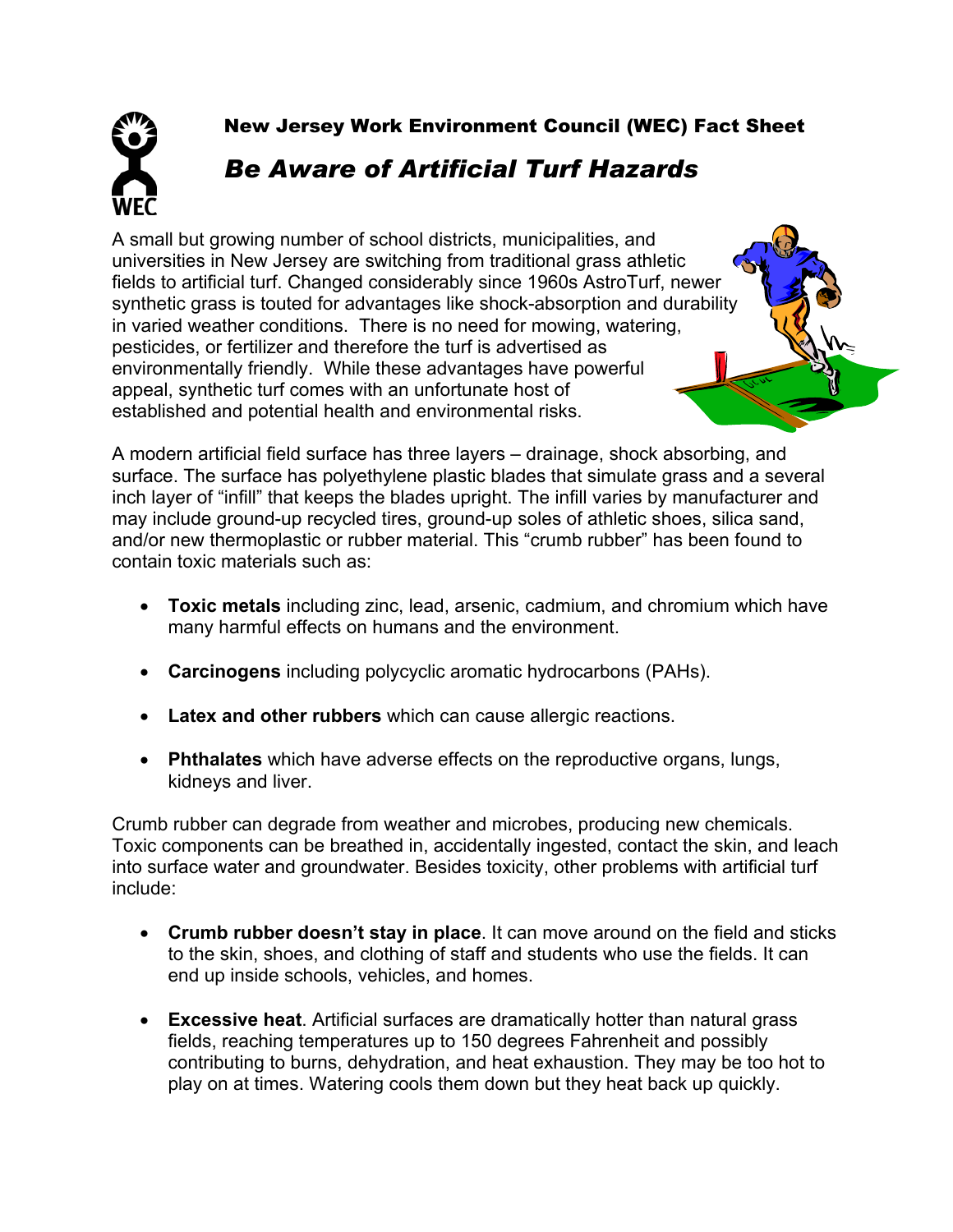

- **High cost**. Artificial fields cost in the range of one-half to two million dollars.
- **Friction**. Some types of artificial turf can cause skin abrasion to a greater extent than natural grass.
- **Sanitation**. Dog, goose, and other

droppings do not decompose on artificial turf.

- **Maintenance**. The crumb rubber may need to be raked to maintain a uniform depth. Solvents and adhesives may be needed to repair seams. Leaves, gum, and other debris need to be regularly removed or they may clog the drainage system.
- **Short Life**. Artificial turf has a life expectancy, with proper maintenance, of five to ten years compared to at least 15 years for grass fields.
- **Disposal**. One football field contains approximately 120 tons of crumb rubber or 26,000 recycled tires. Crumb rubber takes more than 25 years to break down completely.
- **Unpleasant odor**. The odor is especially a problem in indoor installations.
- **Loss of habitat**. Artificial turf does not support birds, animals, or insects.
- **Combustibility**. While shredded tires will burn at a much lower rate than chunk tires, crumb rubber can certainly be made to burn by arson, producing smoke and toxic air, soil, and water pollutants.

## **Caution Advised**

Although the desire to improve access to sports fields is clearly well-intentioned, the risks that accompany synthetic turf need to be carefully considered. Issues of toxicity, movement, heat, cost, friction, sanitation, lifespan, maintenance, warranty, disposal costs, odor, loss of habitat, combustibility, should be thoroughly addressed before any decision to purchase is made. The community should carefully consider all the options including natural grass.

There are many manufacturers of artificial turf with different products and advertising claims. It is reasonable to expect vendors to identify the chemical ingredients of all turf components and provide a Material Safety Data Sheet on each component, especially the crumb rubber. If the crumb rubber is of unknown composition, that should raise a serious warning.